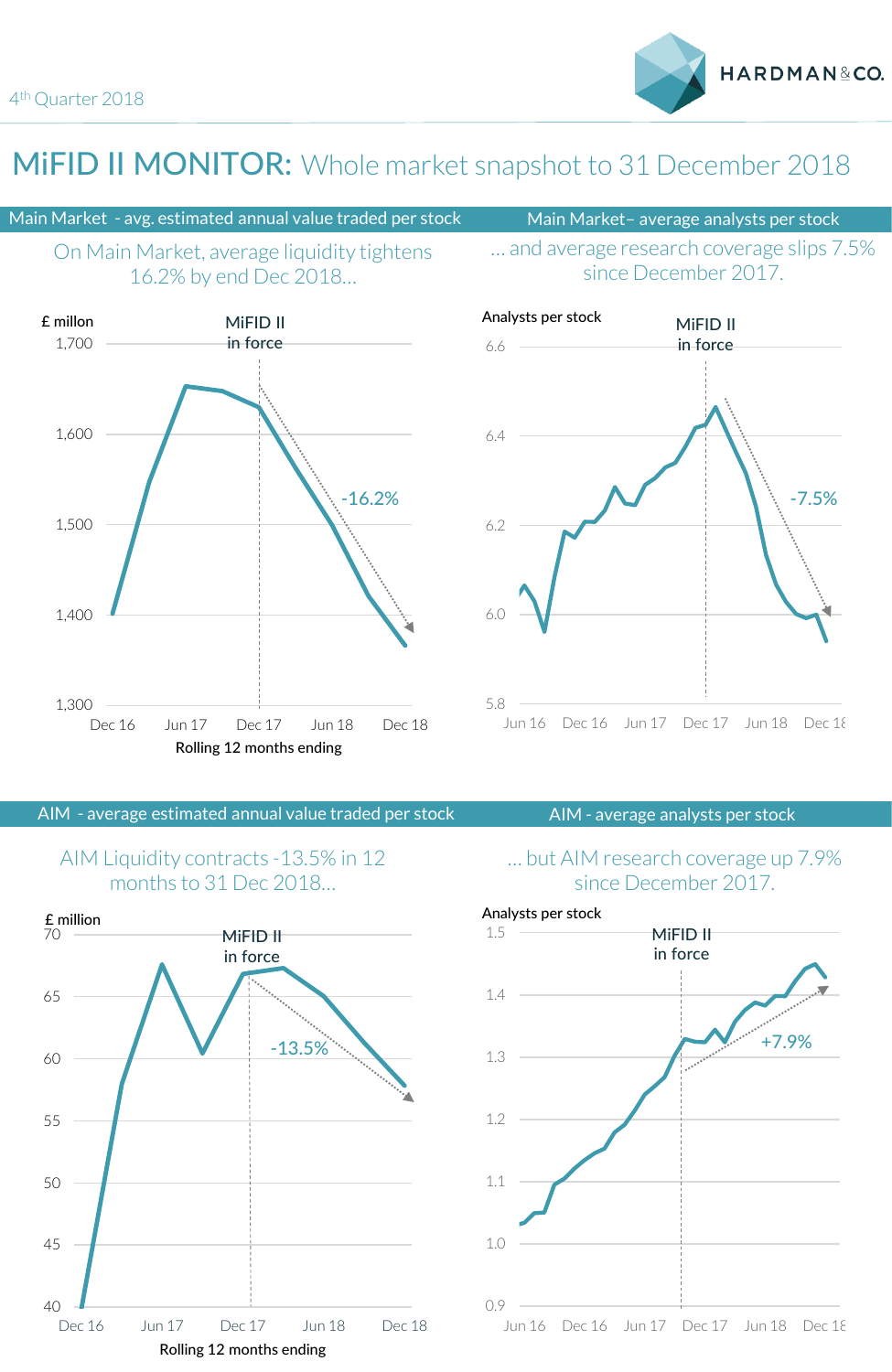## MIFID II MONITOR: Mid-cap snapshot to 31 December 2018

### Main Market - avg. estimated annual value traded per stock Main Market- average analysts per stock





### since December '17 peak





AIM - average estimated annual value traded per stock AIM - average analysts per stock

### AIM Liquidity contracts 22% by end Dec 2018



### … and AIM research coverage down 8.1% since Dec 2017

Jun 16 Dec 16 Jun 17 Dec 17 Jun 18 Dec 18 2.4 2.6 2.8 3.0 3.2 3.4 3.6 +11.4% MiFID II in force Analysts per stock

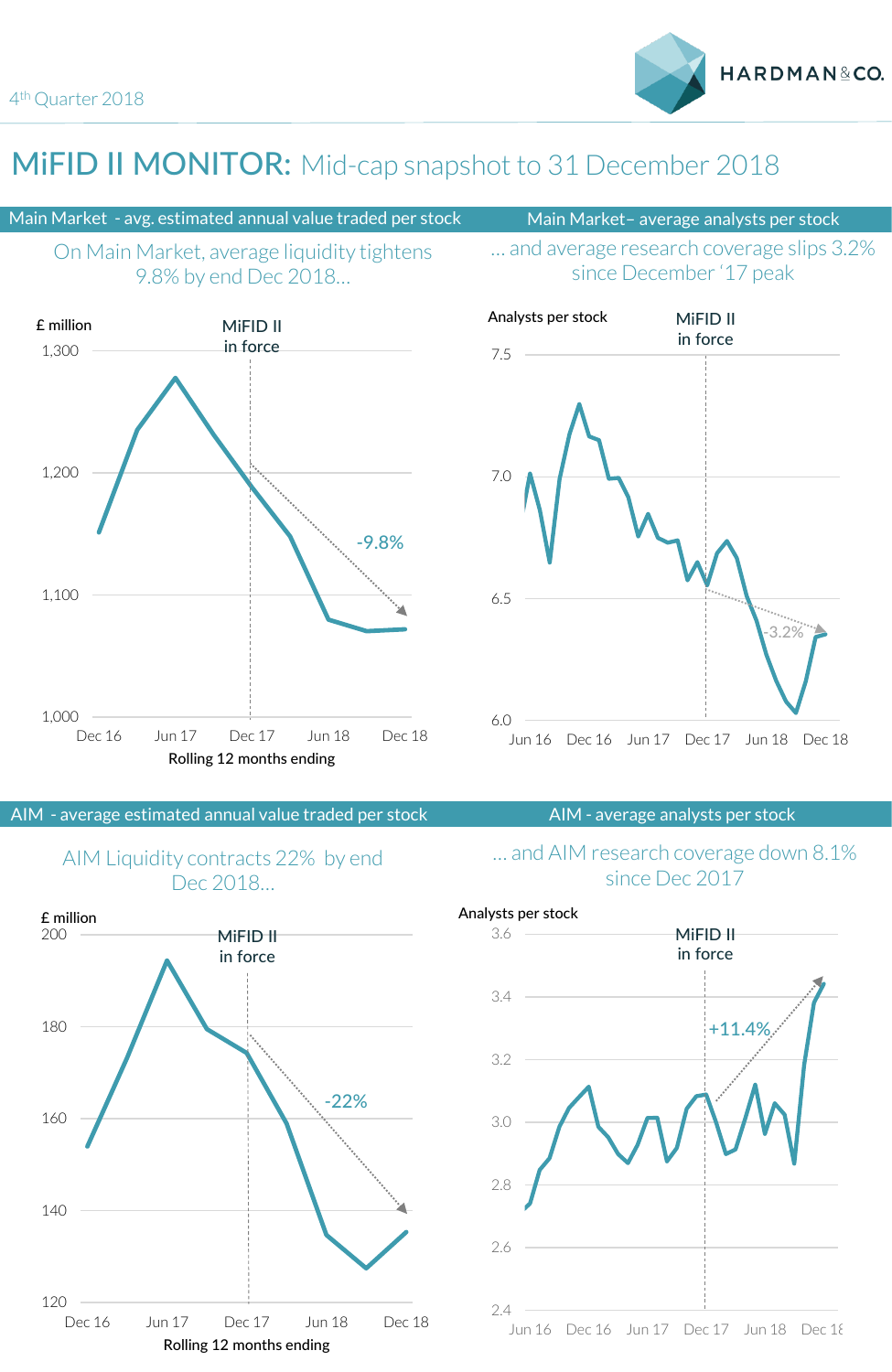# MIFID II MONITOR: Data To 31 December 2018

### LSE Main Market: Average Stock Liquidity

|                           | Value traded per stock (£millions) -- |               |               |        |        |                                 |               |          |
|---------------------------|---------------------------------------|---------------|---------------|--------|--------|---------------------------------|---------------|----------|
|                           | Rolling 12M ending -                  |               |               |        |        | Dec 2018 % change since ------- |               |          |
| Mkt cap band <sup>1</sup> | Dec 17                                | <b>Mar 18</b> | <b>Jun 18</b> | Sep 18 | Dec 18 | Dec 17                          | <b>Jun 18</b> | Sep 18   |
| Small cap $(£0-600m)$     | 76.5                                  | 74.5          | 70.7          | 68.1   | 67.0   | $-12.5%$                        | $-5.3%$       | $-1.7%$  |
| Mid cap $(E600-5,000m)$   | 1,188                                 | 1,148         | 1.080         | 1.070  | 1.072  | $-9.8\%$                        | $-0.7\%$      | $+0.1%$  |
| Large cap ( $>E5,000$ m)  | 10.679                                | 10.242        | 9,853         | 9,261  | 9,056  | $-15.2%$                        | $-8.1%$       | $-2.2\%$ |
| <b>Whole Market</b>       | 1.630                                 | 1.563         | 1.500         | 1.421  | 1.366  | $-16.2%$                        | $-8.9%$       | $-3.9%$  |

### LSE Main Market: Average Research Coverage

|                           |        | Period ended ------------------------------- |               |        |        |                                               | -- Change since |          |  |  |
|---------------------------|--------|----------------------------------------------|---------------|--------|--------|-----------------------------------------------|-----------------|----------|--|--|
| Mkt cap band <sup>1</sup> | Dec 17 | <b>Mar 18</b>                                | <b>Jun 18</b> | Sep 18 | Dec 18 | Dec 17                                        | <b>Jun 18</b>   | Sep 18   |  |  |
| Small cap (£0-600m)       | 2.21   | 2.48                                         | 2.31          | 2.42   | 2.55   | $+15.6%$                                      | $+10.3%$        | $+5.6%$  |  |  |
| Mid cap (£600-4,000m)     | 6.56   | 6.67                                         | 6.27          | 6.03   | 6.35   | $-3.1\%$                                      | $+1.3%$         | $+5.3%$  |  |  |
| Large cap ( $>£4,000$ m)  | 15.8   | 15.8                                         | 14.8          | 14.4   | 14.7   | $-7.4\%$                                      | $-0.9%$         | $+2.0%$  |  |  |
| <b>Whole Market</b>       | 6.43   | 6.37                                         | 6.13          | 6.00   | 5.94   | $-7.5%$<br>$\sim$ $\sim$ $\sim$ $\sim$ $\sim$ | $-3.2%$         | $-1.0\%$ |  |  |

*Source: London Stock Exchange, FactSet, Hardman & Co*

### LSE AIM: Average Stock Liquidity

|                           |        | Rolling 12M ending |               |        |        | Dec 2018 % change since ------- |               |          |  |
|---------------------------|--------|--------------------|---------------|--------|--------|---------------------------------|---------------|----------|--|
| Mkt cap band <sup>1</sup> | Dec 17 | <b>Mar 18</b>      | <b>Jun 18</b> | Sep 18 | Dec 18 | Dec 17                          | <b>Jun 18</b> | Sep 18   |  |
| Small cap $(£0-200m)$     | 22.6   | 22.0               | 21.7          | 20.1   | 17.9   | $-20.8%$                        | $-17.6%$      | $-11.2%$ |  |
| Mid cap (£200-600m)       | 174.3  | 159.0              | 134.7         | 127.4  | 135.4  | $-22.3%$                        | $+0.5%$       | $+6.2%$  |  |
| Large cap ( $>E600m$ )    | 1.080  | 1,053              | 963.0         | 872.6  | 856.2  | $-20.8%$                        | $-11.1%$      | $-1.9\%$ |  |
| <b>Whole Market</b>       | 66.8   | 67.3               | 65.0          | 61.3   | 57.8   | $-13.5%$                        | $-11.1%$      | $-5.7%$  |  |

### LSE AIM: Average Research Coverage

| Mkt cap band $1$       |        |               | Period ended ------------------------------ | Change since |        |          |               |          |  |
|------------------------|--------|---------------|---------------------------------------------|--------------|--------|----------|---------------|----------|--|
|                        | Dec 17 | <b>Mar 18</b> | <b>Jun 18</b>                               | Sep 18       | Dec 18 | Dec 17   | <b>Jun 18</b> | Sep 18   |  |
| Small cap (£0-200m)    | 0.98   | 1.01          | 1.01                                        | 1.03         | 1.06   | +8.6%    | $+5.4%$       | $+2.7%$  |  |
| Mid cap (£200-600m)    | 3.09   | 2.91          | 2.96                                        | 2.87         | 3.44   | $+11.4%$ | $+16.2%$      | $+20.0%$ |  |
| Large cap ( $>E600m$ ) | 5.24   | 5.50          | 5.41                                        | 5.51         | 5.78   | $+10.3%$ | $+7.0%$       | $+4.9%$  |  |
| <b>Whole Market</b>    | 1.32   | 1.34          | 1.39                                        | 1.40         | 1.41   | $+7.9%$  | $+3.3%$       | $+0.4%$  |  |

*Source: London Stock Exchange, FactSet, Hardman & Co*